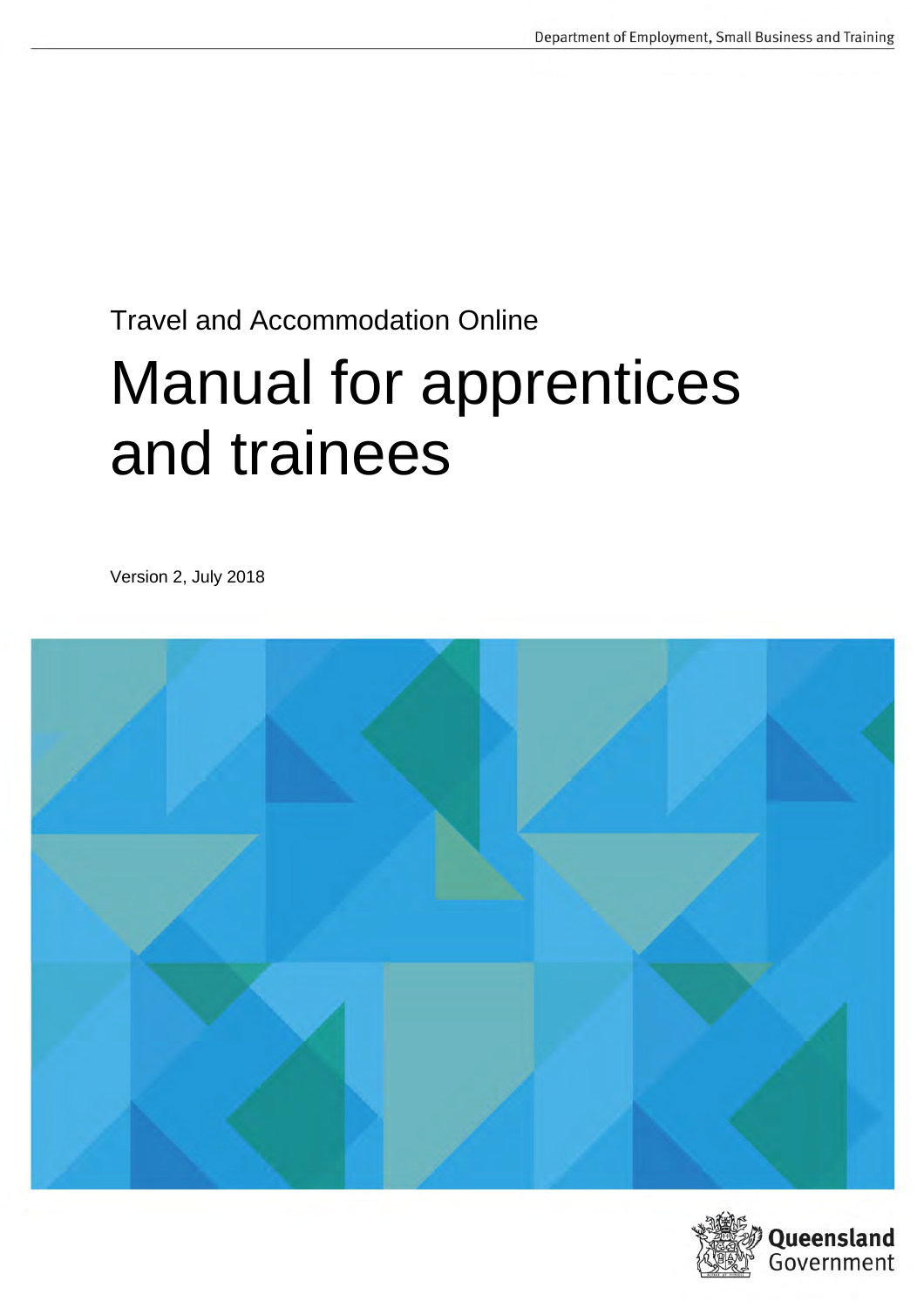## Contents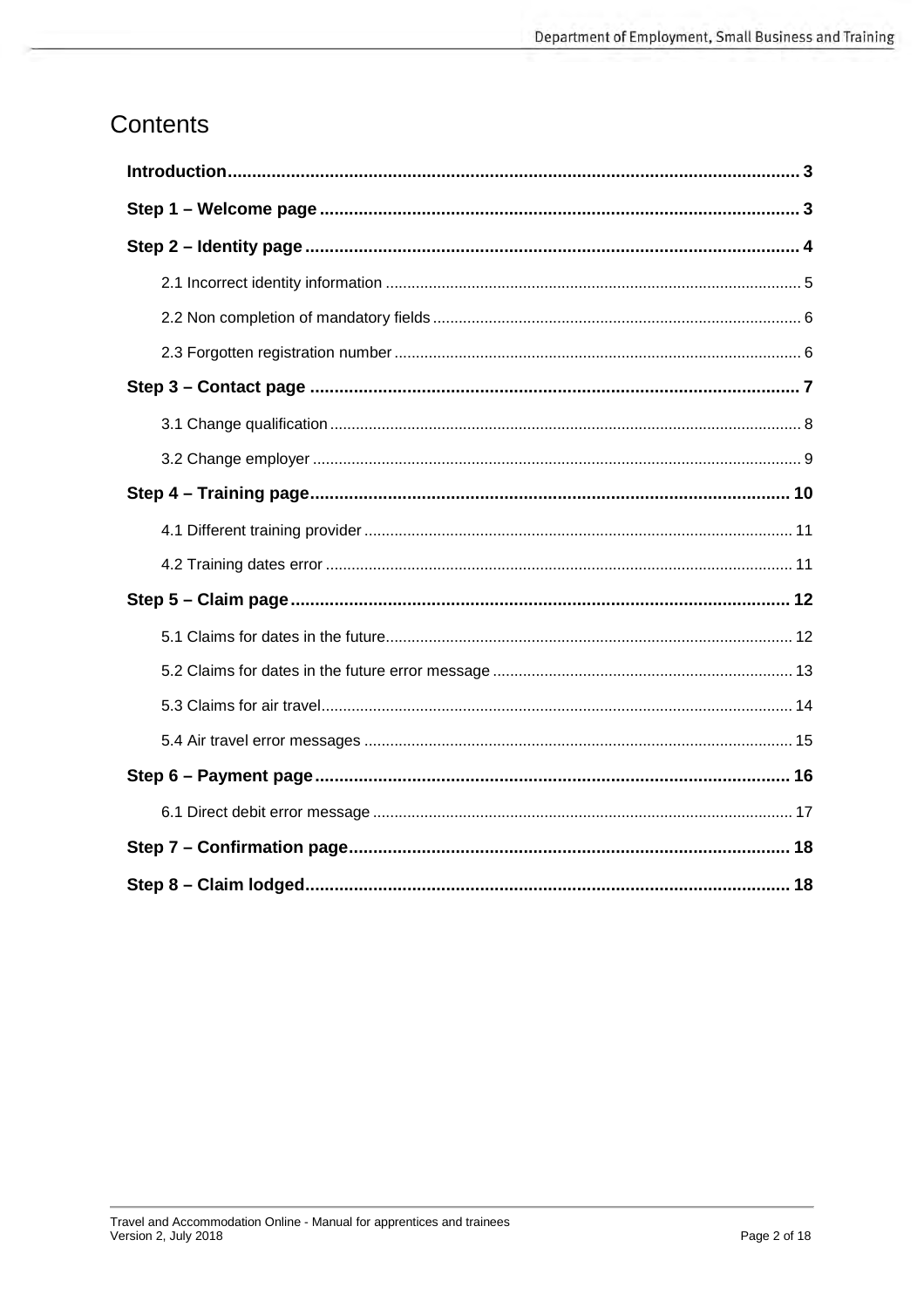## <span id="page-2-0"></span>Introduction

The Department of Employment, Small Business and Training provides financial assistance to offset out-of-pocket expenses paid by apprentices and trainees (*other than school-based apprentices and trainees*) who travel specified distances to attend off-the-job training required to be undertaken by them in conjunction with their apprenticeship or traineeship. Please note this financial assistance does not cover 100% of expenses incurred by apprentices or trainees.

The subsidies are paid only if the applicant attends the closest supervising registered training organisation (SRTO – also referred to as training provider) able to deliver the off-the-job training program and travels at least 100kms return to attend that SRTO. Eligible apprentices and trainees may receive financial assistance for their travel to and from required off-the-job training, and where training is undertaken on a block release basis, for a daily accommodation subsidy during the training period.

Travel distances are calculated electronically from the applicant's usual place of residence (from where they travel to and from work each day) and are based on the shortest possible route (i.e. most direct road distance), to the location of the SRTO they attended, and return.

Apprentices and trainees receiving the Commonwealth Government's Living Away From Home Allowance (LAFHA) may only claim travel and/or accommodation subsidies from their 'Away from Home' address.

Subsidy payments will only be paid into bank accounts which have an account name including the name of the apprentice or trainee.

## <span id="page-2-1"></span>Step 1 – Welcome page

Access the Travel and Accommodation Online application via the [department's website](https://desbt.qld.gov.au/training/apprentices/incentives/travel-accommodation). After clicking on the **Travel and Accommodation Online** link under *How do I apply?* you will see the welcome page.

You are required to read and understand the **Travel and Accommodation Allowance: Policy Statement and Guidelines** before being able to continue with your lodgement. When you click on the **Travel and Accommodation Allowance: Policy Statement and Guidelines** link, the document will be displayed as a PDF in a separate window.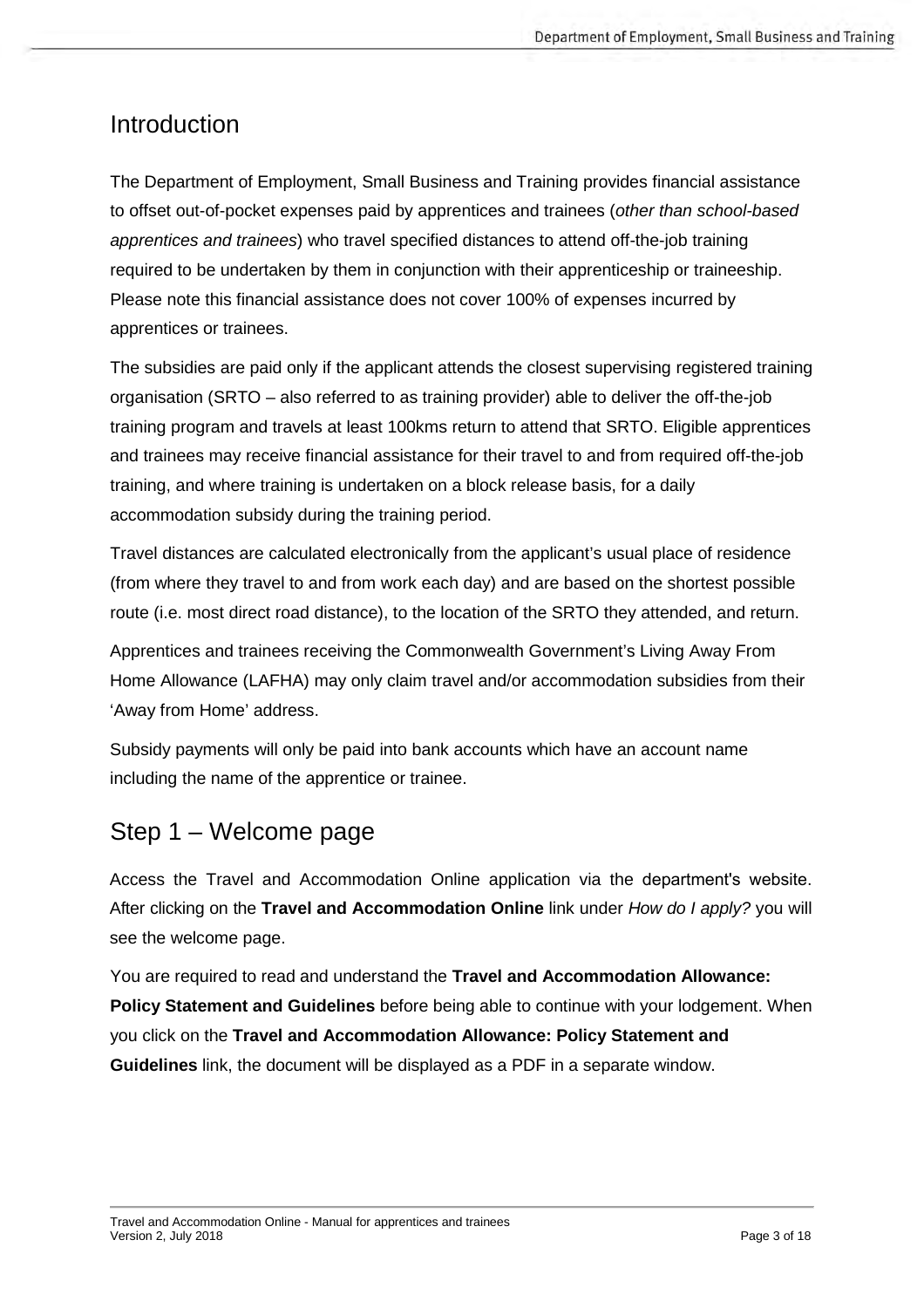You will be required to tick the box to confirm your understand of the policy statement and guidelines before you can click **Continue**. See screen shot below.

| <b>Travel and Accommodation Subsidy - Online Application</b>                                                                                                                                                                                                                                                                                                                                                                                                                                                              |
|---------------------------------------------------------------------------------------------------------------------------------------------------------------------------------------------------------------------------------------------------------------------------------------------------------------------------------------------------------------------------------------------------------------------------------------------------------------------------------------------------------------------------|
| <b>1.</b> welcome > 2. identity > 3. contact > 4. training > 5. claim > 6. payment > 7. confirmation                                                                                                                                                                                                                                                                                                                                                                                                                      |
|                                                                                                                                                                                                                                                                                                                                                                                                                                                                                                                           |
| <b>Apply for a Travel &amp; Accommodation Subsidy Online</b>                                                                                                                                                                                                                                                                                                                                                                                                                                                              |
| SCHOOL-BASED apprentices/trainees: Your Travel and Accommodation application forms are available from your school or the Education Oueens                                                                                                                                                                                                                                                                                                                                                                                 |
| The Department of Employment, Small Business and Training provides travel and accommodation subsidies to eligible apprentices and trainees to ass                                                                                                                                                                                                                                                                                                                                                                         |
| To be eligible, you must meet the following criteria:                                                                                                                                                                                                                                                                                                                                                                                                                                                                     |
| . You must be attending the closest training provider campus that delivers the course of instruction for your particular training program. You can fir                                                                                                                                                                                                                                                                                                                                                                    |
| • You must travel 50 kilometres or more one way by the most direct route from your usual place of residence to attend your closest training pro                                                                                                                                                                                                                                                                                                                                                                           |
| • You must lodge an application within six months of the completion date of the training block or attendance period being claimed for.                                                                                                                                                                                                                                                                                                                                                                                    |
| You can use this site to lodge an application for all types of travel and accommodation subsidy including air travel and advance claims.                                                                                                                                                                                                                                                                                                                                                                                  |
| If you have a completed paper-based claim form and it is signed by your training organisation, you can attach it to your application via this site for a<br>entitlements. Most eligible claims will be paid within 28 days.                                                                                                                                                                                                                                                                                               |
| Please ensure you have read and understood the Travel and Accommodation Allowance: Policy Statement and Guidelines before subm                                                                                                                                                                                                                                                                                                                                                                                            |
| have read, understood and agree to the Travel and Accommodation Allowance: Policy Statement and Guidelines [PDF 88kb] and the Privacy No                                                                                                                                                                                                                                                                                                                                                                                  |
|                                                                                                                                                                                                                                                                                                                                                                                                                                                                                                                           |
| Disclaimer - The Department of Employment, Small Business and Training (DESBT) is collecting the information on this application to assess your eligibility for the<br>provided, such as address, differ from the details already held by DESBT this information will update the personal details listed in DESBT's records. The information w<br>training organisation. Information may also be provided to your employer for the purpose of yerifying aspects of the claim. Your information will not be given to any o |
| continue                                                                                                                                                                                                                                                                                                                                                                                                                                                                                                                  |

## <span id="page-3-0"></span>Step 2 – Identity page

After clicking **Continue** you will be taken to the Identity page where you will be required to type in the following information to confirm your registered training contract details:

- Contract registration number (you registration number will begin with *20* which has been automatically pre-entered)
- Surname
- First name
- Date of birth

You will not be able to proceed unless the details exactly match your details in the department's system. Therefore, please ensure the details you enter here are the same as what were submitted on your training contract.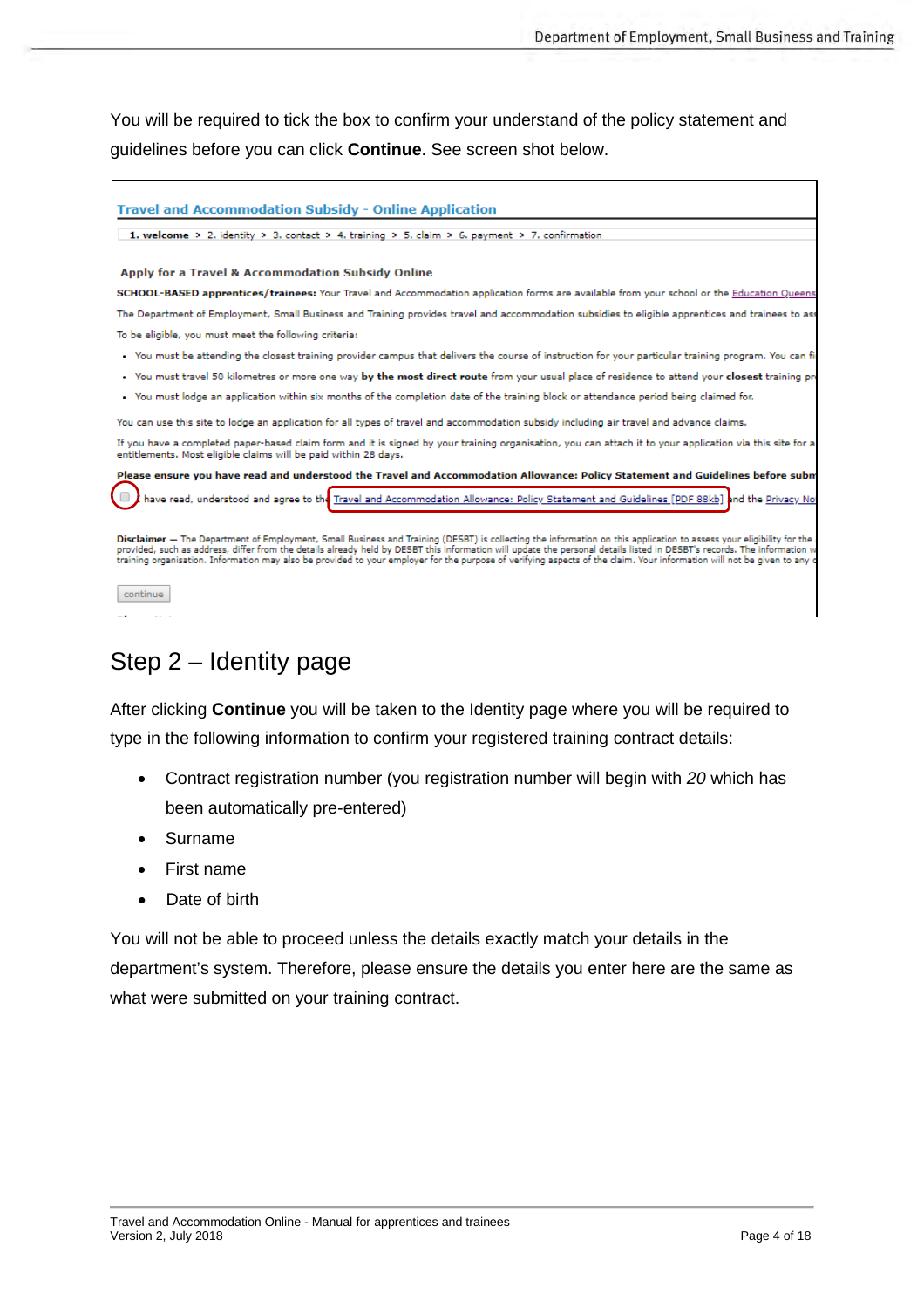| <b>Queensland Government</b>                                                                                          | aaren heeshin |                                                                                                                                                                                                                                         |
|-----------------------------------------------------------------------------------------------------------------------|---------------|-----------------------------------------------------------------------------------------------------------------------------------------------------------------------------------------------------------------------------------------|
| Travel and Accommodation Subsidy - Online Application                                                                 |               |                                                                                                                                                                                                                                         |
|                                                                                                                       |               | 1. welcome > 2. identity > 3. contact > 4. training > 5. claim > 6. payment > 7. confirmation                                                                                                                                           |
| <b>Please Identify Yourself</b><br>OR.<br>following fields then select 'Next',                                        |               | You can identify yourself by either logging on to your Apprentice/Trainee Portal Account<br>You need to provide the following information to confirm your training contract details. You must provide the details exactly as they appea |
| <b>Your Contract Registration</b><br>Number <sup>*</sup><br>Your surname *<br>Your first name<br>Your date of birth.* | 20            | Don't know your registration number?<br>BB                                                                                                                                                                                              |
| finish<br>next<br>previous                                                                                            | cancel        |                                                                                                                                                                                                                                         |

Once you have completed the information, click **Next**.

#### <span id="page-4-0"></span>*2.1 Incorrect identity information*

If you enter incorrect information, you will receive the below error message.



This means that either:

- the registration number you entered does not exist in the department's databases; or
- your surname, first name and date of birth do not match what the department has in their databases for the registration number you entered.

You will need to contact Apprenticeships Info on 1800 210 210 to verify what your correct registration number is.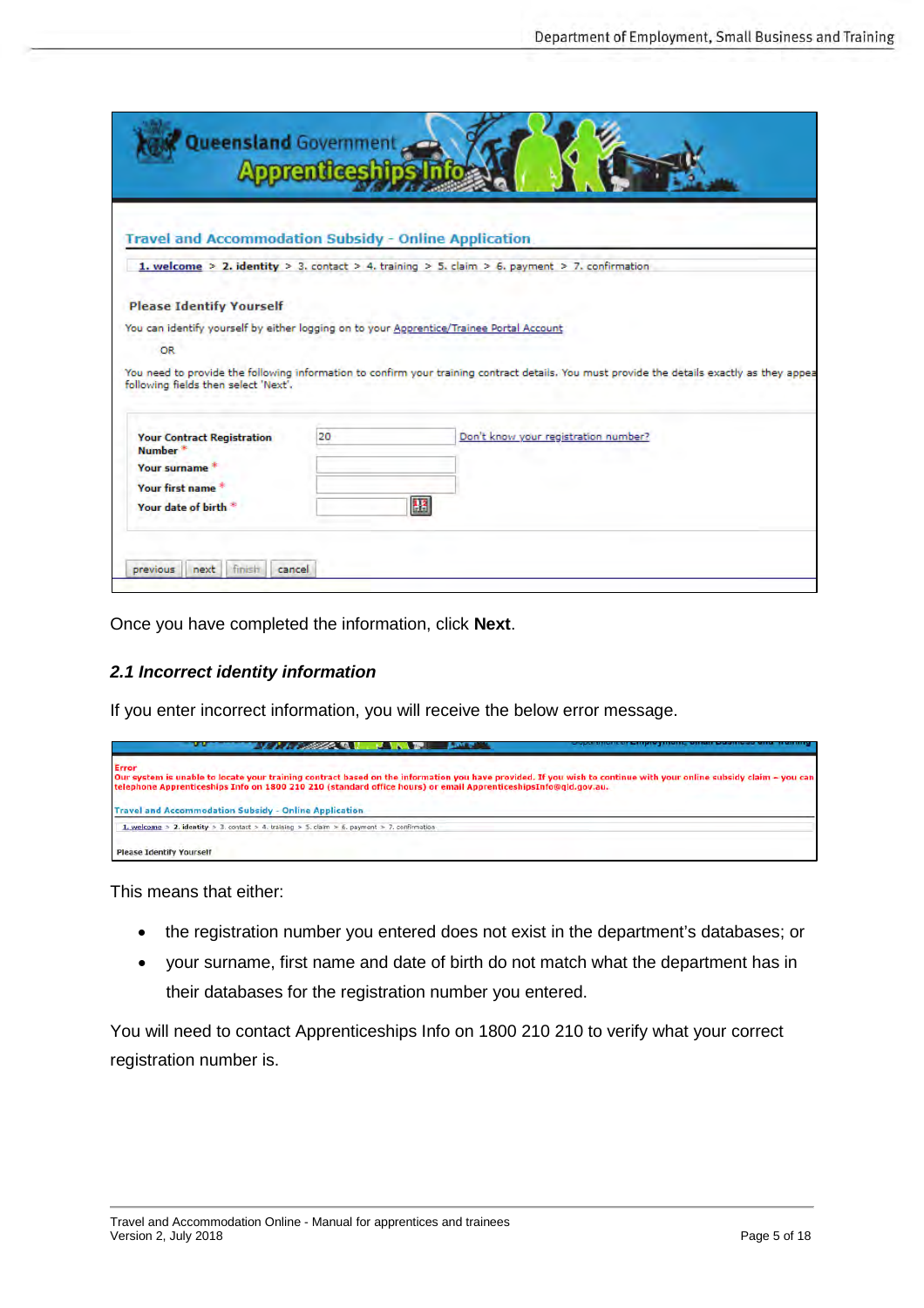#### <span id="page-5-0"></span>*2.2 Non completion of mandatory fields*

If all of the mandatory fields are not completed, then the following error message will be received.



You will need to ensure that all of the fields have been completed before you click **Next**.

#### <span id="page-5-1"></span>*2.3 Forgotten registration number*

If you have forgotten your registration number, then click on the **Don't know your registration number?** link.

|                                                                          | <b>Travel and Accommodation Subsidy - Online Application</b>                                                            |
|--------------------------------------------------------------------------|-------------------------------------------------------------------------------------------------------------------------|
|                                                                          | <b>1. welcome &gt; 2. identity &gt; 3.</b> contact > 4. training > 5. claim > 6. payment > 7. confirmation              |
|                                                                          |                                                                                                                         |
| <b>Please Identify Yourself</b>                                          |                                                                                                                         |
|                                                                          | You can identify yourself by either logging on to your Apprentice/Trainee Portal Account                                |
| <b>OR</b>                                                                |                                                                                                                         |
| claiming this subsidy. Complete the following fields then select 'Next'. | You need to provide the following information to confirm your training contract details. You must provide the details e |
|                                                                          |                                                                                                                         |
| <b>Your Contract Registration</b><br>Number*                             | Don't know your registration number?                                                                                    |
| Your surname *                                                           |                                                                                                                         |
| Your first name *                                                        |                                                                                                                         |
| Your date of birth $*$                                                   | <b>B3</b>                                                                                                               |
|                                                                          |                                                                                                                         |
| finish<br>previous<br>cancel<br>next                                     |                                                                                                                         |
|                                                                          |                                                                                                                         |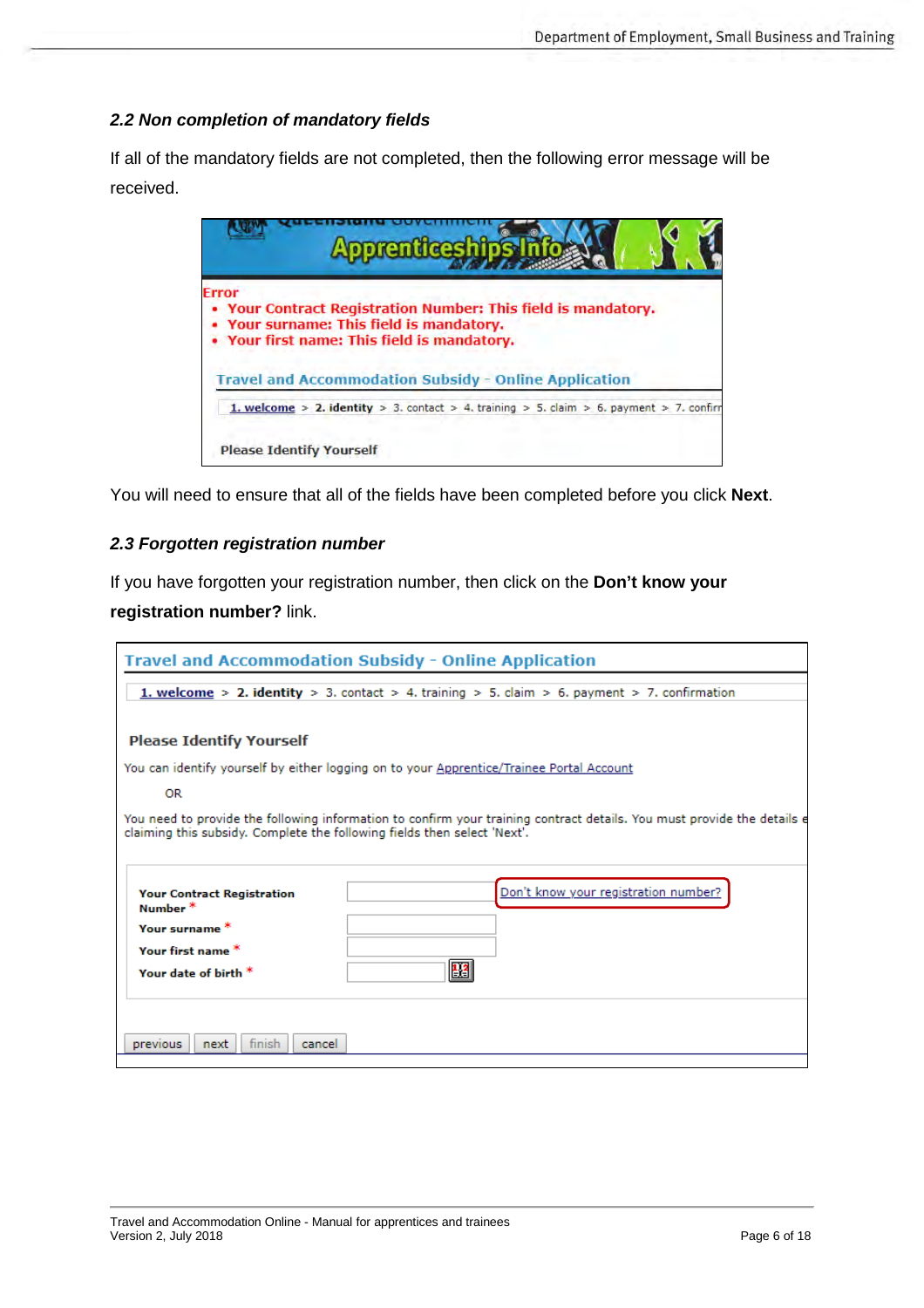You will receive the below popup window:

| □ Travel and Accommodation Subsidy - Online Application - Google Chr                                                                                                                                                                                                                                                                                                                                                                                                                                                                                                                                                                                                                                                                         |
|----------------------------------------------------------------------------------------------------------------------------------------------------------------------------------------------------------------------------------------------------------------------------------------------------------------------------------------------------------------------------------------------------------------------------------------------------------------------------------------------------------------------------------------------------------------------------------------------------------------------------------------------------------------------------------------------------------------------------------------------|
| https://tracc.training.gld.gov.au/TRACC_Apprentice/UI/ClaimWizardHelp_Registr<br>$\blacksquare$ Secure                                                                                                                                                                                                                                                                                                                                                                                                                                                                                                                                                                                                                                       |
| <b>Training Contract Registration Number</b><br>You need to know your training contract registration number to submit this<br>claim. You can ask your training provider (Registered Training Organisation) for<br>your training contract registration number, or you can find your number on<br>letters sent to you by the Department of Employment, Small Business and<br>Training (eg Registration Letter). Alternatively, you can get your training<br>contract registration number by contacting Apprenticeships Info at email<br>ApprenticeshipsInfo@gld.gov.au or telephone 1800 210 210 between 8:30am<br>and 4:45pm Monday to Friday. You cannot lodge a subsidy claim until you have<br>your training contract registration number. |
| close                                                                                                                                                                                                                                                                                                                                                                                                                                                                                                                                                                                                                                                                                                                                        |

## <span id="page-6-0"></span>Step 3 – Contact page

Once all correct details have been entered and you click **Next**, a new page will appear with your contact details currently recorded against your training contract in the department's databases. If these details have changed, you will need to update them.

You are required to complete the following mandatory information:

- Home address 1 (Home address 2 is also included but is optional)
- Home suburb/town
- Home postcode
- Preferred method of correspondence for this application.

If you travel to work from a temporary location (i.e. if you stay in a mining camp for work purposes), click on the relevant check box and additional temporary location address lines will become enabled for you to complete.

If your preferred method of correspondence is email, an email address must be entered. If you do select email as your preferred method, then all correspondence associated with this claim will be sent to your email address.

**Note:** Details regarding qualification and employer appear automatically form information entered at the identity screen on the previous page.

Click **Next**.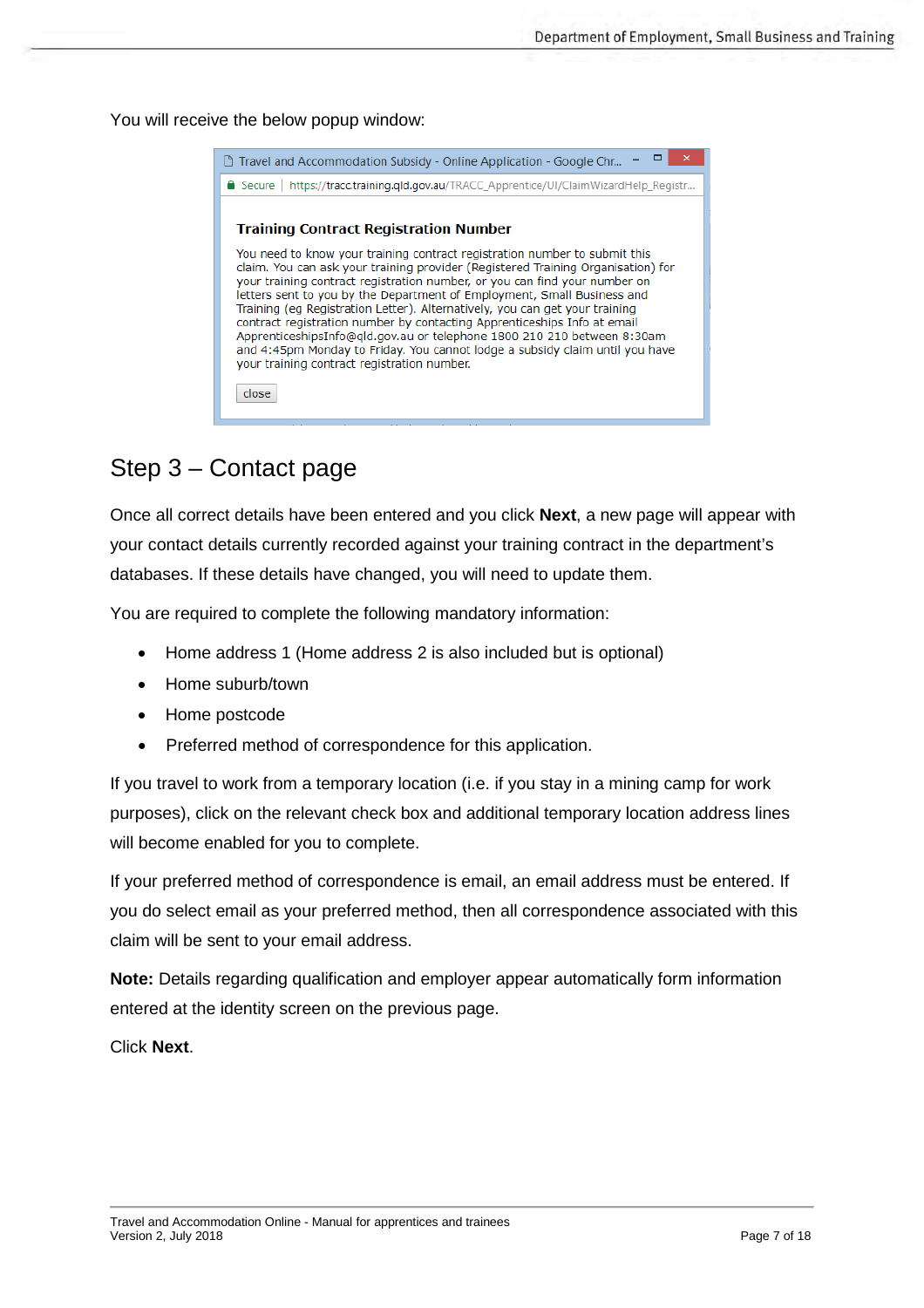|                                                                                       | Check your contact details provided below. Correct or update any incorrect details - then select 'Ne                                                                                                                                                                                     |
|---------------------------------------------------------------------------------------|------------------------------------------------------------------------------------------------------------------------------------------------------------------------------------------------------------------------------------------------------------------------------------------|
| <b>Contract Registration Number</b>                                                   |                                                                                                                                                                                                                                                                                          |
| <b>Surname</b>                                                                        |                                                                                                                                                                                                                                                                                          |
| <b>First name</b>                                                                     |                                                                                                                                                                                                                                                                                          |
| Middle name                                                                           |                                                                                                                                                                                                                                                                                          |
| Date of birth                                                                         |                                                                                                                                                                                                                                                                                          |
|                                                                                       | Address Note: As per the department's policy statement on the Travel and Accommodation Allo<br>must provide the address details. Please select the checkbox below and provide the required info<br>Yes, I travel to work each day from a temporary location (e.g. a mining camp). $\Box$ |
| Home address 1 $*$                                                                    |                                                                                                                                                                                                                                                                                          |
| <b>Home address 2</b>                                                                 |                                                                                                                                                                                                                                                                                          |
| Home suburb/town *                                                                    |                                                                                                                                                                                                                                                                                          |
| Home postcode *                                                                       |                                                                                                                                                                                                                                                                                          |
| <b>Home Phone</b>                                                                     |                                                                                                                                                                                                                                                                                          |
| Postal address is same as residential<br>Postal address 1                             |                                                                                                                                                                                                                                                                                          |
| Postal address 2                                                                      |                                                                                                                                                                                                                                                                                          |
| Postal suburb/town                                                                    |                                                                                                                                                                                                                                                                                          |
| Postal postcode                                                                       |                                                                                                                                                                                                                                                                                          |
| <b>Work Phone</b>                                                                     |                                                                                                                                                                                                                                                                                          |
| <b>Mobile Phone</b>                                                                   |                                                                                                                                                                                                                                                                                          |
| How would you prefer to receive<br>the correspondence regarding this<br>application * | ▼                                                                                                                                                                                                                                                                                        |
| <b>Email address</b>                                                                  |                                                                                                                                                                                                                                                                                          |
| Qualification                                                                         |                                                                                                                                                                                                                                                                                          |
|                                                                                       | This is not my qualification                                                                                                                                                                                                                                                             |
| <b>Employer</b>                                                                       |                                                                                                                                                                                                                                                                                          |
|                                                                                       |                                                                                                                                                                                                                                                                                          |

#### <span id="page-7-0"></span>*3.1 Change qualification*

If you believe that the qualification listed is incorrect, click on **This is not my qualification** and the below popup window will appear.

| Travel and Accommodation Subsidy - Online Application - Google Chr                                                                                                                                                                                                                                                                                                                                                                                                                                                                                                                                                                                                                                                                                                                                                                                                                  |
|-------------------------------------------------------------------------------------------------------------------------------------------------------------------------------------------------------------------------------------------------------------------------------------------------------------------------------------------------------------------------------------------------------------------------------------------------------------------------------------------------------------------------------------------------------------------------------------------------------------------------------------------------------------------------------------------------------------------------------------------------------------------------------------------------------------------------------------------------------------------------------------|
| https://tracc.training.qld.gov.au/TRACC_Apprentice/UI/ClaimWizardHelp_Chang<br>$\blacksquare$ Secure                                                                                                                                                                                                                                                                                                                                                                                                                                                                                                                                                                                                                                                                                                                                                                                |
| This is not my Qualification<br>The qualification details provided are based on information from your registered<br>training contract. If you are undertaking a different qualification speak to your<br>training provider Registered Training Organisation and advise them the<br>qualification on your registered training contract is incorrect, and they need to<br>advise the Department of Employment, Small Business and Training as soon as<br>possible to have it updated. Alternatively, you can contact your Australian<br>Apprentice Support Network AASN provider or Apprenticeships Info via email at<br>ApprenticeshipsInfo@qld.gov.au or telephone 1800 210 210 between 8:30am<br>and 4:45pm Monday to Friday to ask how to update your qualification. You<br>cannot lodge a subsidy claim until the Department has your correct qualification<br>details recorded. |
| close                                                                                                                                                                                                                                                                                                                                                                                                                                                                                                                                                                                                                                                                                                                                                                                                                                                                               |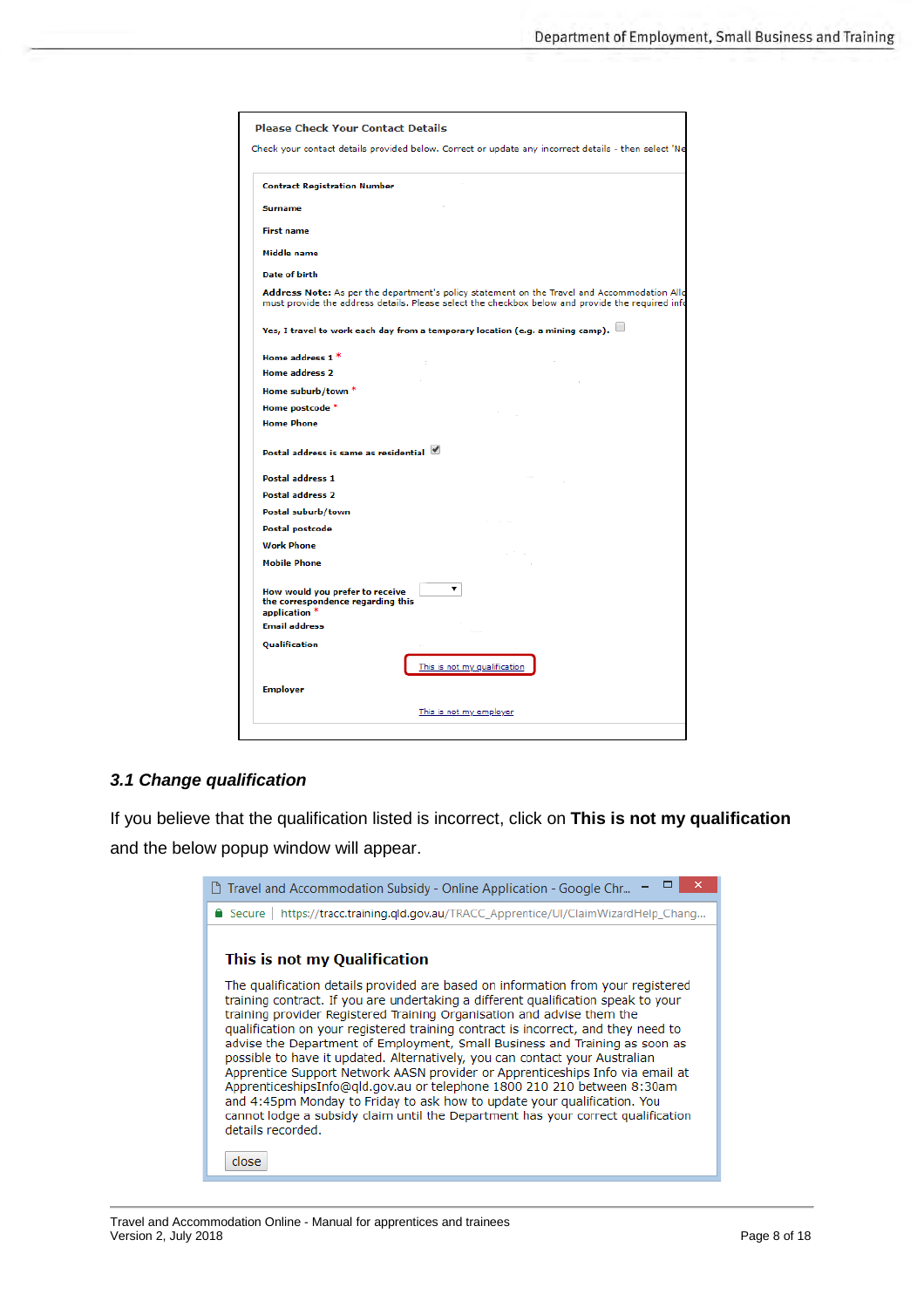This message advises that the qualification listed is what was submitted ot the department on your training contract. In order to change it, you will need to complete and submit the correct amendment form.

Until the amendment has been processed, it is recommended that you do not continue submitting your claim. The reason for this is what it will be refused due to you attending training for a different qualification that that which is listed against your training contract.

#### <span id="page-8-0"></span>*3.2 Change employer*

If you believe the employer listed is incorrect, click on **This is not my employer** and the below popup window will appear.

This message advised that the employer listed is what was submitted to the department on your training contract. In order to change it, you will need to complete and submit the correct amendment form. It is recommended that you contact your Australian Apprenticeship Support Network (AASN) provider for assistance with this.

Until the amendment has been processed, it is also recommended that you do not continue submitting your claim. The reason for this is that it will be refused due to your employer being different to the one that is listed against your training contract.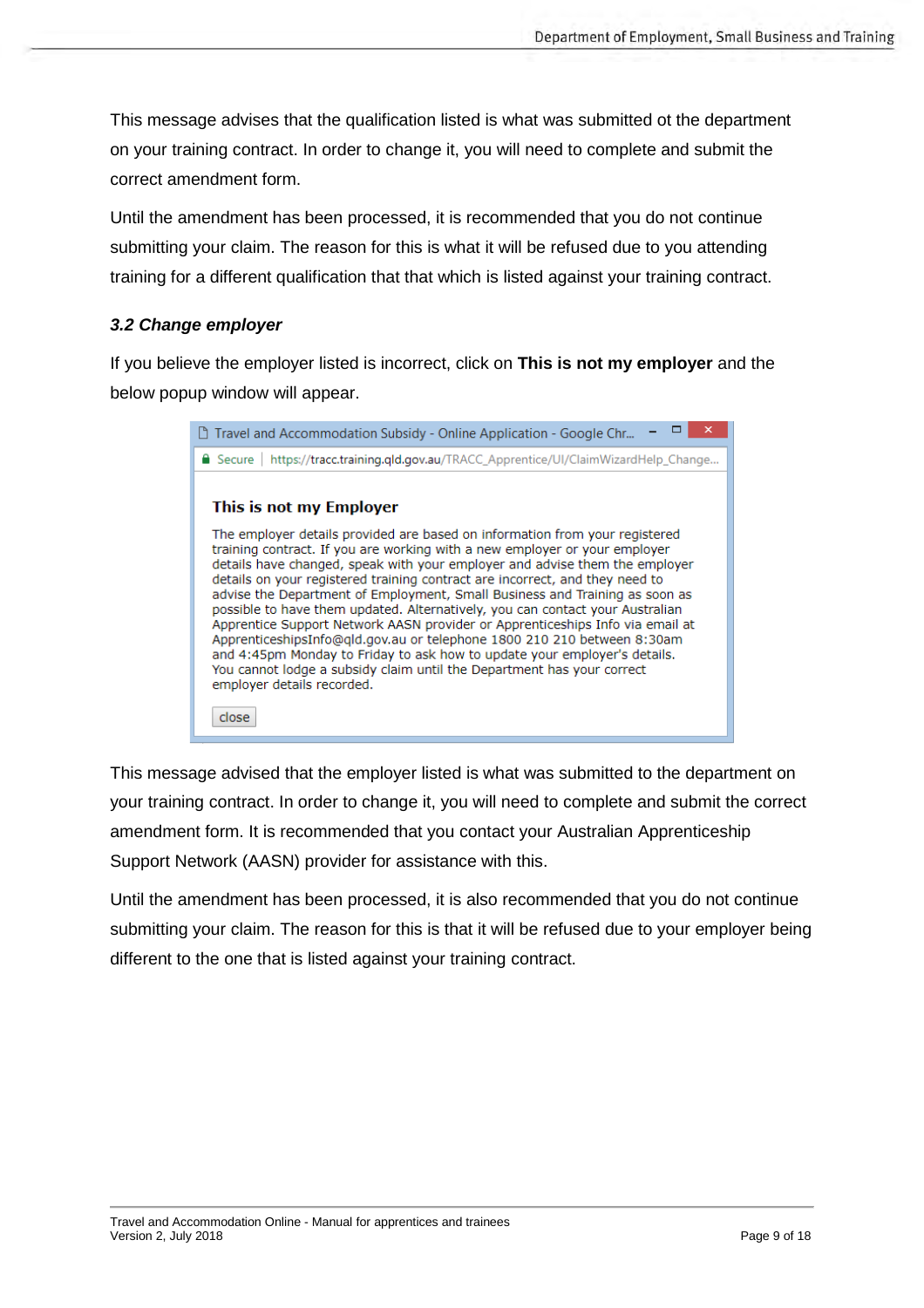## <span id="page-9-0"></span>Step 4 – Training page

After checking and completing your personal information, click on **Next**. The next page will require you to complete the following mandatory information regarding the training you have attended or are going to attend at your training provider:

- Start date
- Finish date
- Actual days attending, or intended to attend, during the period
- Campus attended (selected from the drop down box).

**Note:** The training provider and address are automatically populated with what is listed against your training contract in the department's databases. If the campus you attended or intend to attend is not in the list, select *Other* and enter the address of the campus.

|                                                                                                                                    | <b>Travel and Accommodation Subsidy - Online Application</b>                                                                                                                                                                                                                              |
|------------------------------------------------------------------------------------------------------------------------------------|-------------------------------------------------------------------------------------------------------------------------------------------------------------------------------------------------------------------------------------------------------------------------------------------|
|                                                                                                                                    | 1. welcome > 2. identity > 3. contact > 4. training > 5. claim > 6. payment > 7. confirmation                                                                                                                                                                                             |
| <b>What Training Did You Attend?</b>                                                                                               | Provide details about the training you have attended and are claiming for, or training you are going to attend at your training provider and are claiming for. Your attendance at your training provider, or confirmation yo                                                              |
| Start date <sup>*</sup><br>Finish date *<br>Actual days you attended or are<br>booked to attend during this<br>period <sup>*</sup> | $\mathbb{E}$<br>13<br>Note: If lodging this claim after attending training, the finish date must be within the last 6 months.                                                                                                                                                             |
| <b>Training Provider (SRTO)</b><br>Campus attended *<br><b>Campus Address Line 1</b><br><b>Campus Address Line 2</b>               | This is not my training provider (SRTO)<br>Please select your training location from the campus list below. If your campus is not listed in the options available in this list, please select "Not Listed" and enter the address details of the correct place of training<br>$\mathbf{v}$ |
| <b>Campus Suburb/Town</b><br><b>Campus Postcode</b>                                                                                |                                                                                                                                                                                                                                                                                           |

Click **Next**.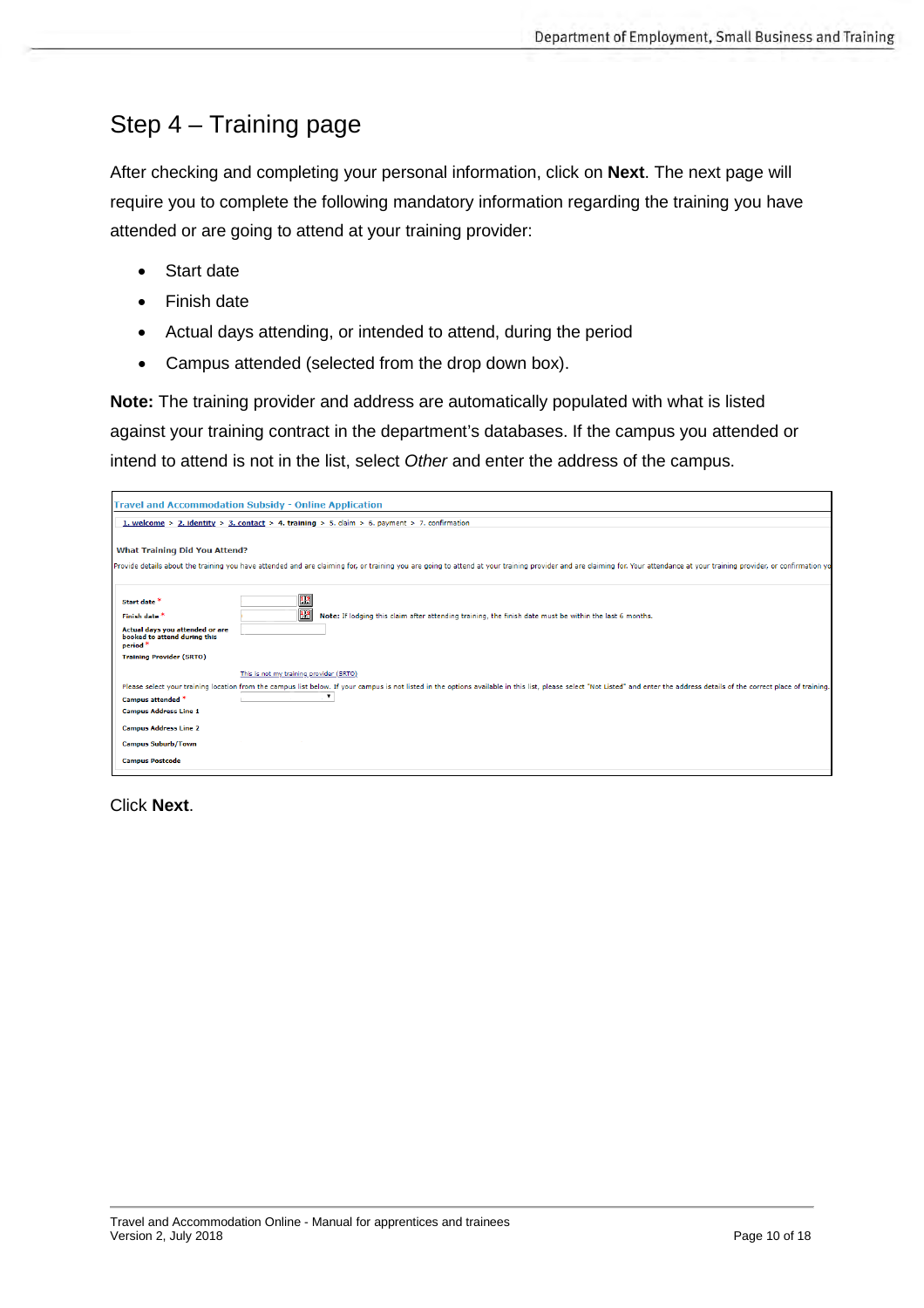#### <span id="page-10-0"></span>*4.1 Different training provider*

If you believe that the training provider listed is incorrect, click on **This is not my training provider (SRTO)** and the below message will appear.

This message advises that the training provider listed is what was submitted to the department on your training contract. In order to change it, you will need to complete and submit the *ATF-010 Change of supervising registered training organisation* form. It is recommended that you contact your training provider or Australian Apprenticeship Support Network (AASN) provider for assistance with this.

#### <span id="page-10-1"></span>*4.2 Training dates error*

If there is a problem with the training dates and/or actual days that you have entered, you will see the below error.

|              | <b>MARIAN AREA DE LA VIA DE LA VIA DE LA VIA DE LA VIA DE LA VIA DE LA VIA DE LA VIA DE LA VIA DE LA VIA DE LA VI</b>                                                                   |
|--------------|-----------------------------------------------------------------------------------------------------------------------------------------------------------------------------------------|
| <b>Error</b> | The training dates entered are invalid. Please ensure the Start date is before the Finish date and that the Actual Days value does no<br>exceed the elapsed period between these dates. |
|              | <b>Travel and Accommodation Subsidy - Online Application</b>                                                                                                                            |
|              | welcome $>$ 2 identity $>$ 3 contact $>$ 4 training $>$ 5 claim $>$ 6 nayment $>$ 7 confirmation                                                                                        |

This means either:

- you have accidentally put the finish date before the start date; or
- the actual days you have entered in greater than the number of days between the start and finish dates you have entered.

Once you have corrected the information, you will be able to continue with the claim.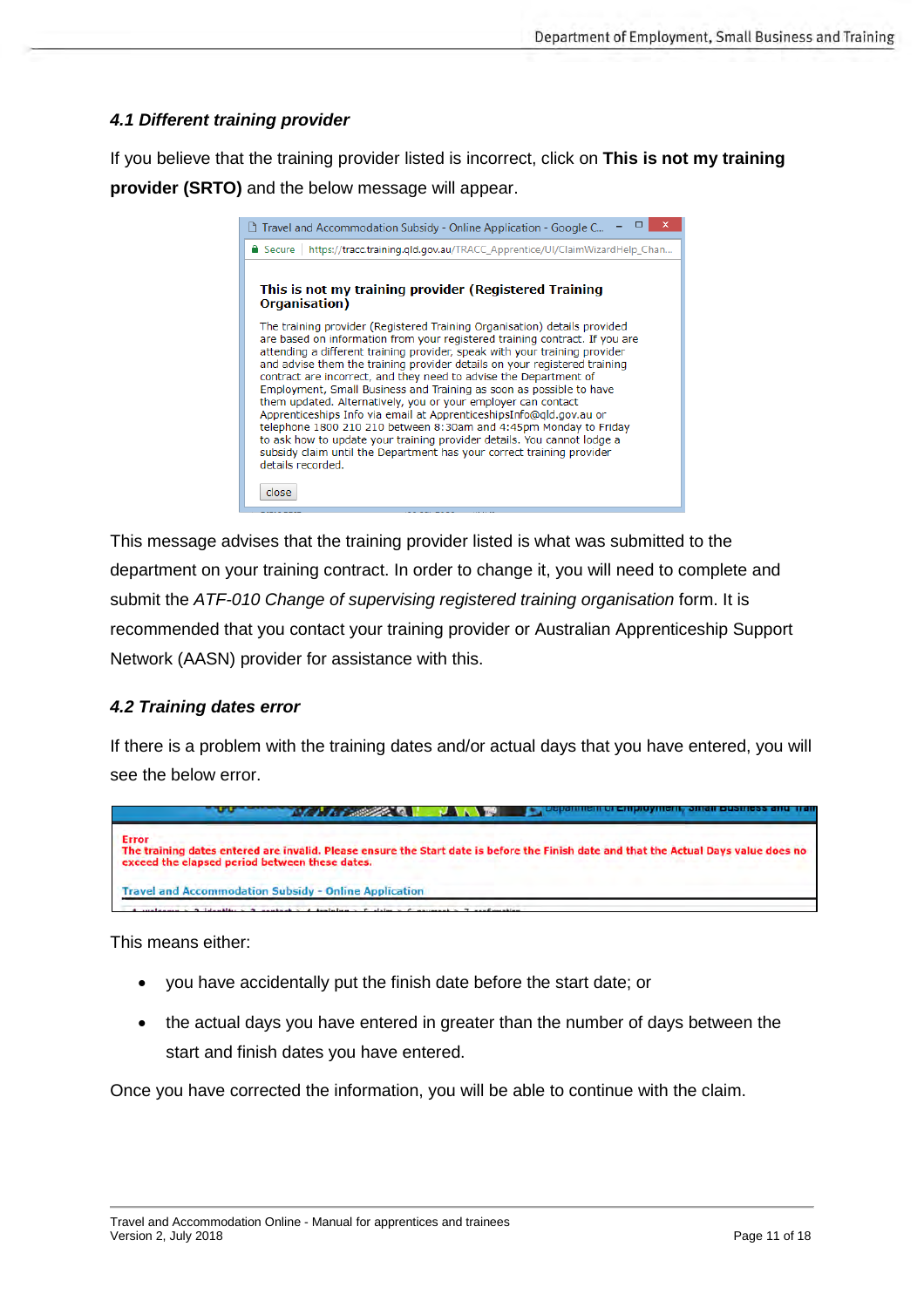## <span id="page-11-0"></span>Step 5 – Claim page

After clicking **Next**, you are then required to indicate from the drop down list which type of subsidy you are claiming:

You can select either:

- Travel and accommodation
- Daily travel
- Daily accommodation
- Air travel.

**Note:** You can only select one type of claim.

|                                    | <b>Travel and Accommodation Subsidy - Online Application</b>                                                                                                                                                                                                                                                |
|------------------------------------|-------------------------------------------------------------------------------------------------------------------------------------------------------------------------------------------------------------------------------------------------------------------------------------------------------------|
|                                    | 1. welcome > 2. identity > 3. contact > 4. training > 5. claim > 6. payment > 7. confirmation                                                                                                                                                                                                               |
| What Are You Claiming Subsidy For? |                                                                                                                                                                                                                                                                                                             |
|                                    | Please select which type of subsidy you are claiming. You can only select ONE claim type.                                                                                                                                                                                                                   |
|                                    | For air travel and advance payments you MUST attach a copy of your training notice (i.e. training timetable or other confirmation from your training<br>smart phone and attach it. If you can't attach a copy of your training notice using the link below, please email a copy to Travel.Accommodation@det |
| Claim Type *                       |                                                                                                                                                                                                                                                                                                             |
|                                    |                                                                                                                                                                                                                                                                                                             |

If your training dates are in the past, you will need to click **Next.**

If your training dates are in the future, or you are claiming air travel, you will need to enter more information as explained below.

#### <span id="page-11-1"></span>*5.1 Claims for dates in the future*

If the dates you entered on the training page are in the future, when you select an option from the drop down list (expect air travel), you will see the following: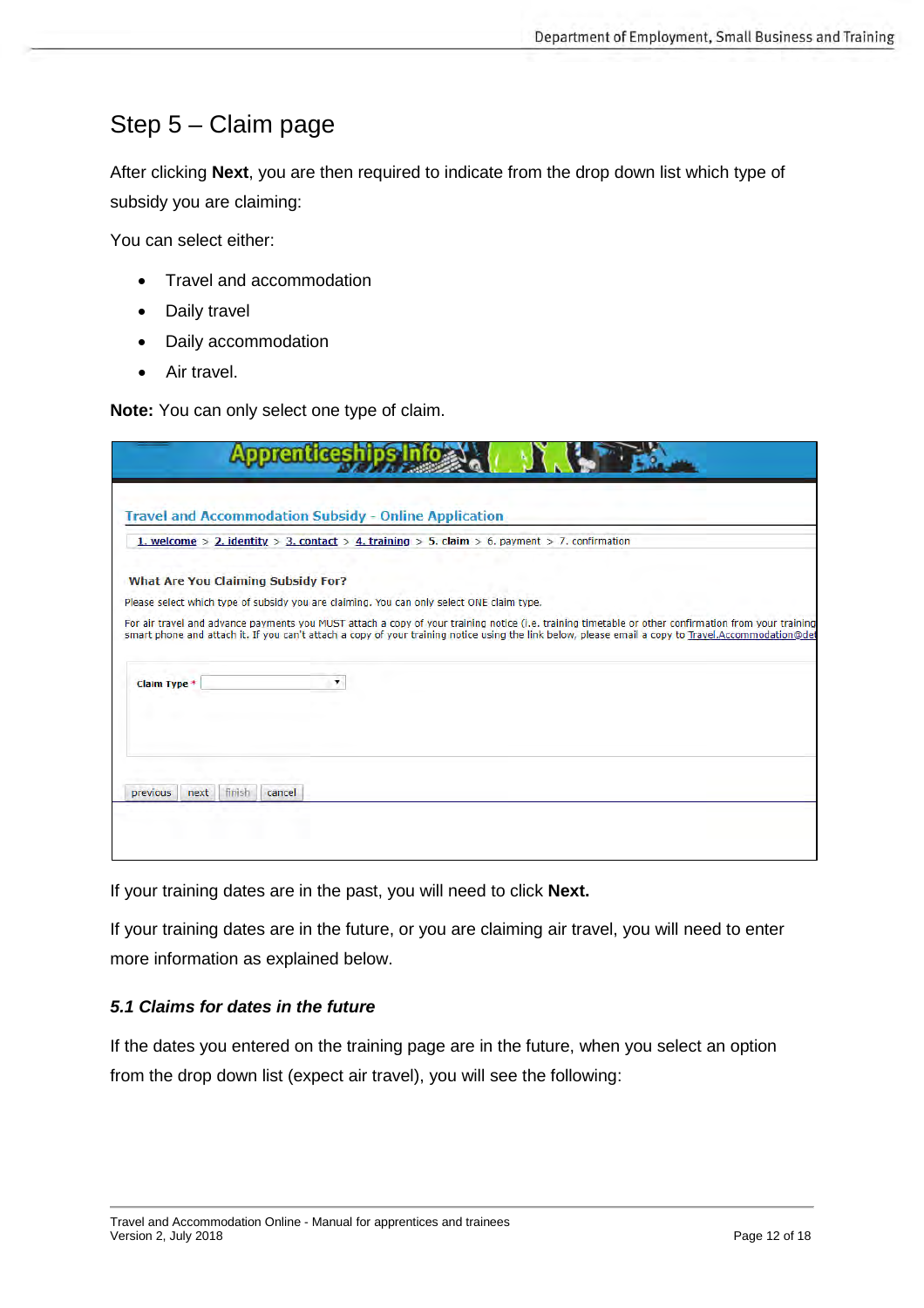| <b>What Are You Claiming Subsidy For?</b><br>Please select which type of subsidy you are claiming. You can only select ONE claim type.<br>For air travel and advance payments you MUST attach a copy of your training notice (i.e. training timetable or other confirmation from your training provider, with dates you will be attending<br>this block of training). If you do not have a copy of your training notice electronically, you can take a photo with your smart phone and attach it. If you can't attach a copy of your training<br>notice using the link below, please email a copy to Travel.Accommodation@det.gld.gov.au.<br>Claim Type * Daily Accommodation<br>$\mathbf{r}$<br>If you are experiencing financial hardship, you can apply to have your subsidy paid to you before you go to your training provider as an 'Advance' Payment. If you would like to apply<br>for an Advance payment, tick this box and provide the reason for your request below. Please note, if there is less than 28 days before you go to your training provider you may not receive<br>your subsidy before you start your training. If you do not need an Advance payment, cancel out of this claim and submit your claim Online once you have completed your block of training<br>at your training provider.<br>My reasons for requesting Advance payment are | 1. welcome > 2. identity > 3. contact > 4. training > 5. claim > 6. payment > 7. confirmation |
|-------------------------------------------------------------------------------------------------------------------------------------------------------------------------------------------------------------------------------------------------------------------------------------------------------------------------------------------------------------------------------------------------------------------------------------------------------------------------------------------------------------------------------------------------------------------------------------------------------------------------------------------------------------------------------------------------------------------------------------------------------------------------------------------------------------------------------------------------------------------------------------------------------------------------------------------------------------------------------------------------------------------------------------------------------------------------------------------------------------------------------------------------------------------------------------------------------------------------------------------------------------------------------------------------------------------------------------------------------------------|-----------------------------------------------------------------------------------------------|
|                                                                                                                                                                                                                                                                                                                                                                                                                                                                                                                                                                                                                                                                                                                                                                                                                                                                                                                                                                                                                                                                                                                                                                                                                                                                                                                                                                   |                                                                                               |
|                                                                                                                                                                                                                                                                                                                                                                                                                                                                                                                                                                                                                                                                                                                                                                                                                                                                                                                                                                                                                                                                                                                                                                                                                                                                                                                                                                   |                                                                                               |
|                                                                                                                                                                                                                                                                                                                                                                                                                                                                                                                                                                                                                                                                                                                                                                                                                                                                                                                                                                                                                                                                                                                                                                                                                                                                                                                                                                   |                                                                                               |
|                                                                                                                                                                                                                                                                                                                                                                                                                                                                                                                                                                                                                                                                                                                                                                                                                                                                                                                                                                                                                                                                                                                                                                                                                                                                                                                                                                   |                                                                                               |
|                                                                                                                                                                                                                                                                                                                                                                                                                                                                                                                                                                                                                                                                                                                                                                                                                                                                                                                                                                                                                                                                                                                                                                                                                                                                                                                                                                   |                                                                                               |
| 1000 characters maximum - 1000 characters remaining                                                                                                                                                                                                                                                                                                                                                                                                                                                                                                                                                                                                                                                                                                                                                                                                                                                                                                                                                                                                                                                                                                                                                                                                                                                                                                               |                                                                                               |

You will need to tick the box requesting advance payment of the claim.

You will then need to provide reasons for the advance claim.

It is recommended that you attach an electronic copy of your training notice to your claim. This will allow for more efficient processing of your claim. To do this, click on **Click here to attach a copy of your training notice**. If you cannot attach a copy of your training notice, please email [travel.accommodation@de](mailto:travel.accommodation@desbt.qld.gov.au)sbt.qld.gov.au.

Once you have finished, click **Next.**

#### <span id="page-12-0"></span>*5.2 Claims fo*r *dates in the future error message*

If you click **Next** without at least ticking the box you will receive the below error message.



You will need to tick the box and provide a reason for requesting the advance, before you can click **Next**.

If you don't provide a reason, you will receive the following error message.

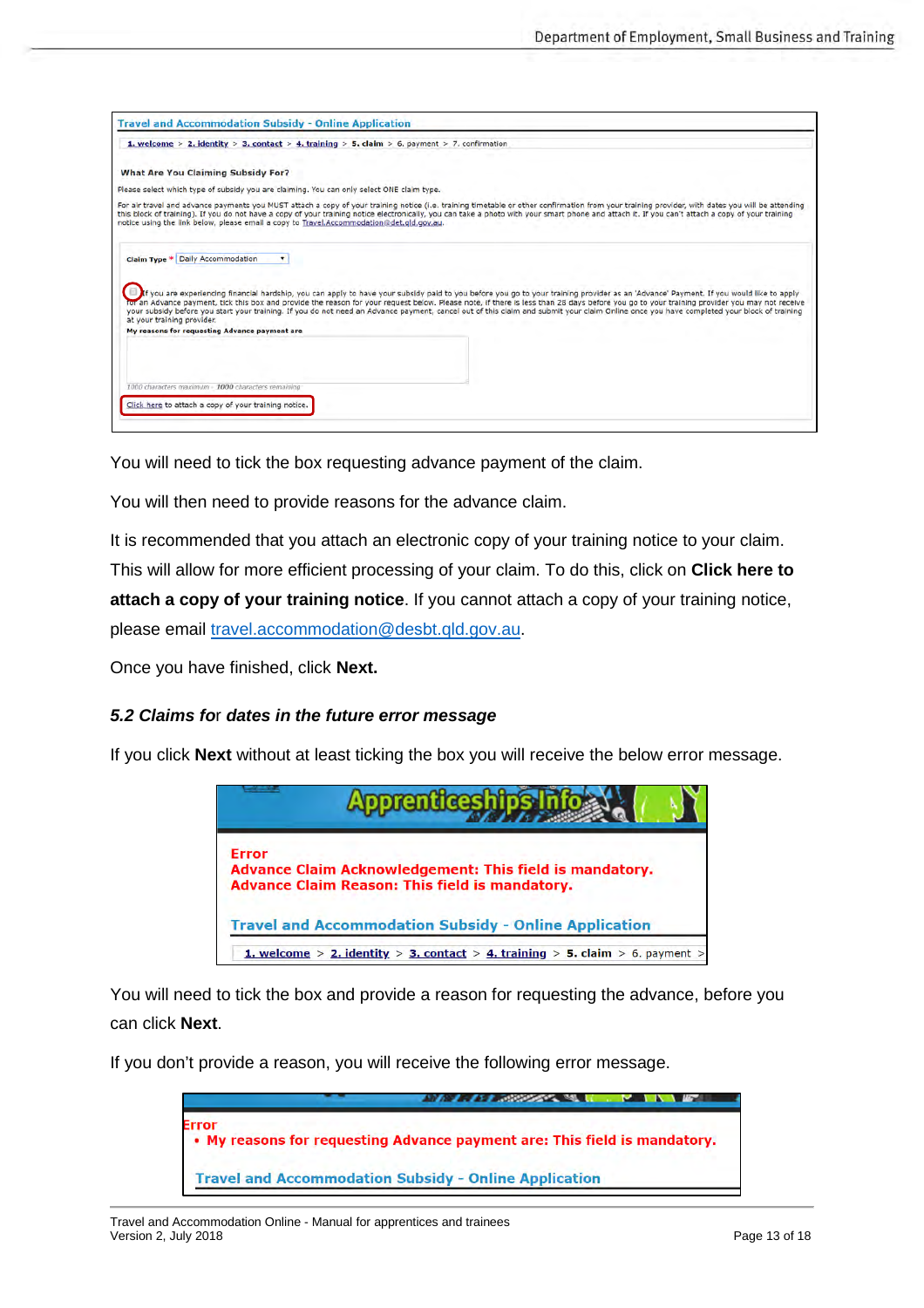#### <span id="page-13-0"></span>*5.3 Claims for air travel*

If the option you selected from the drop down list was air travel, you will see the following:

| <b>Travel and Accommodation Subsidy - Online Application</b>                                                                                                                                                                                                                                                                                          |                                    |                                 |
|-------------------------------------------------------------------------------------------------------------------------------------------------------------------------------------------------------------------------------------------------------------------------------------------------------------------------------------------------------|------------------------------------|---------------------------------|
| 1. welcome > 2. identity > 3. contact > 4. training > 5. claim > 6. payment > 7. confirmation                                                                                                                                                                                                                                                         |                                    |                                 |
|                                                                                                                                                                                                                                                                                                                                                       |                                    |                                 |
| <b>What Are You Claiming Subsidy For?</b>                                                                                                                                                                                                                                                                                                             |                                    |                                 |
|                                                                                                                                                                                                                                                                                                                                                       |                                    |                                 |
| Please select which type of subsidy you are claiming. You can only select ONE claim type.                                                                                                                                                                                                                                                             |                                    |                                 |
| For air travel and advance payments you MUST attach a copy of your training notice (i.e. training timetable or other confirmation from your training provider, with dates you will<br>smart phone and attach it. If you can't attach a copy of your training notice using the link below, please email a copy to Travel.Accommodation@det.gld.gov.au. |                                    |                                 |
|                                                                                                                                                                                                                                                                                                                                                       |                                    |                                 |
|                                                                                                                                                                                                                                                                                                                                                       |                                    |                                 |
| Claim Type * Air Travel<br>7                                                                                                                                                                                                                                                                                                                          |                                    |                                 |
| Please note: If you wish to claim accommodation subsidy for this training block and you have not yet lodged an application for daily accommodation, you will be required to co                                                                                                                                                                        |                                    |                                 |
|                                                                                                                                                                                                                                                                                                                                                       |                                    |                                 |
| Preferred date of forward flight *<br>Forward flight is not required                                                                                                                                                                                                                                                                                  | <b>Forward Departing Airport *</b> | Forward Arrival Airport *       |
| 12                                                                                                                                                                                                                                                                                                                                                    | $\mathbf{v}$                       |                                 |
| Preferred date of return flight *<br>Return flight is not required                                                                                                                                                                                                                                                                                    | <b>Return Departing Airport *</b>  | <b>Return Arrival Airport *</b> |
|                                                                                                                                                                                                                                                                                                                                                       |                                    |                                 |
| Click here to attach a copy of your training notice.                                                                                                                                                                                                                                                                                                  |                                    |                                 |
|                                                                                                                                                                                                                                                                                                                                                       |                                    |                                 |
| If you are experiencing difficulties with attaching to this application, please contact Apprenticeships Info on 1800 210 210 or email Travel.Accommodation@det.gld.gov.au.                                                                                                                                                                            |                                    |                                 |
|                                                                                                                                                                                                                                                                                                                                                       |                                    |                                 |
|                                                                                                                                                                                                                                                                                                                                                       |                                    |                                 |

You will need to specify what your preferred day is for the flight to your training provider and the return flight.

If one of the flights is not needed, click on the box **Forward flight is not required** or **Return flight is not required**.

You will need to enter the *Forward Departing Airport*. When you click on the drop down list, the closest airport to your residential address will be at the top of the list with an asterisk beside it. You are able to select any airport in the list. Should your airport not be listed, or if you experience a problem, please contact Apprenticeships Info on 1800 210 210.

The airport closest to the training provider campus that you have selected will be prepopulated in the *Forward Arrival Airport* as shown on the following page.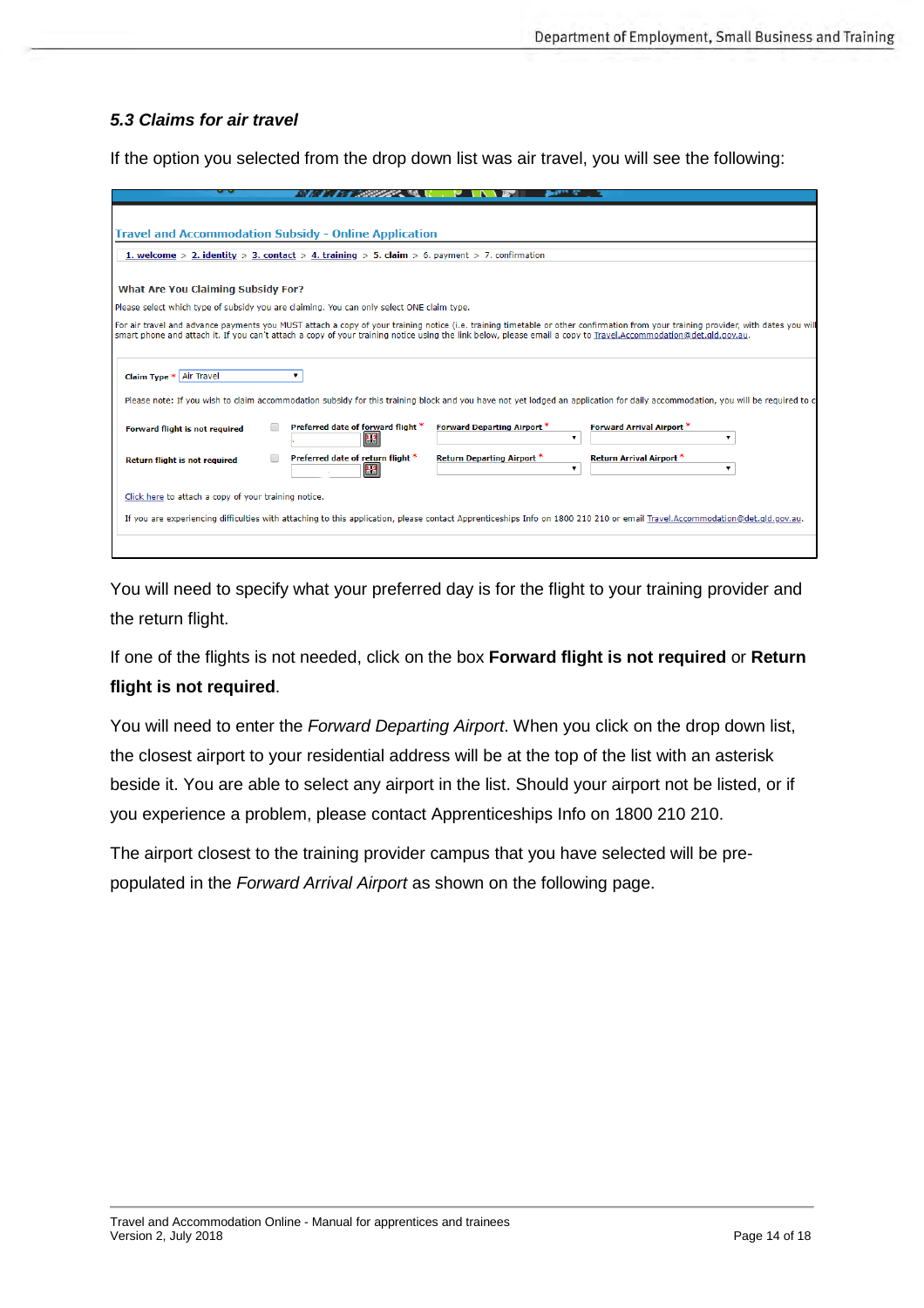|                                                      | 1. welcome > 2. identity > 3. contact > 4. training > 5. claim > 6. payment > 7. confirmation  |                                              |                           |                                                                                                                                                                                                                                |
|------------------------------------------------------|------------------------------------------------------------------------------------------------|----------------------------------------------|---------------------------|--------------------------------------------------------------------------------------------------------------------------------------------------------------------------------------------------------------------------------|
| What Are You Daimin's Wall on Y                      |                                                                                                |                                              |                           |                                                                                                                                                                                                                                |
|                                                      | Please select which type of subsidy you are claiming. You can only select GNE claim type.      |                                              |                           |                                                                                                                                                                                                                                |
|                                                      | notice using the link below please email a copy to email travel accommodation@dete.ald.gov.au. |                                              |                           | For air travel and advance payments you MUST actach a copy of your training notice (i.e. training timetable be other confirmation from your training provider, with dates you will be attending this block of training). If yo |
| Claim Type + Air Travel                              | ٠                                                                                              |                                              |                           |                                                                                                                                                                                                                                |
|                                                      |                                                                                                |                                              |                           | Please note: If you wish to claim accommodation subsidy for this training block and you have not yet lodged an application for daily accommodation, you will be required to complete a separate application for daily accommod |
| Forward flight is not required                       | Preferred data of formerd flight #                                                             | Forward Departing Airport                    | Ronward Arrival Airport   |                                                                                                                                                                                                                                |
|                                                      | 團<br>04-Jul-2016                                                                               | * Cairns (CNS)<br><b>DAmis (CHS)</b>         | * Townsville (TSV)<br>۰   | ۰                                                                                                                                                                                                                              |
|                                                      | Preferred date of return flight *                                                              | Aurukon (AUU)                                | Return Arrival Airport *  |                                                                                                                                                                                                                                |
| <b>Selum Right Gridt required</b>                    | 丽<br>22-Jul-2016                                                                               | Badu Jaland (BDD)<br>Bamaga (ABM)            | <sup>4</sup> Cairns (CNS) |                                                                                                                                                                                                                                |
|                                                      |                                                                                                | Barcaldine (BCI)<br>Builey Island (OIC)      |                           |                                                                                                                                                                                                                                |
| Click here to attach a copy of your training notice. |                                                                                                | Brisbane (BNE)<br>Bundaberg (BDB)            |                           |                                                                                                                                                                                                                                |
|                                                      | If you are experiencing difficulties with attaching this to this application.                  | Charlesiffe (CTL)<br>Chinchilla (CCL)        |                           | on 1800 210 210 or email travel.accommodation@dete.gld.gov.au.                                                                                                                                                                 |
|                                                      |                                                                                                | Cloncurry (CNJ)                              |                           |                                                                                                                                                                                                                                |
| mest in<br><b>Isamed</b><br>previous.                |                                                                                                | Coconut Island (CIVC)<br>Geen (CUQ)          |                           |                                                                                                                                                                                                                                |
|                                                      |                                                                                                | Cooktown (CTIV)<br>Damley Island (NIF)       |                           |                                                                                                                                                                                                                                |
|                                                      |                                                                                                | Darwin (DKW)<br>CIM-0 blevered               |                           |                                                                                                                                                                                                                                |
|                                                      |                                                                                                | Gladstone (GLT)                              |                           |                                                                                                                                                                                                                                |
|                                                      |                                                                                                | Gold Coast (OOL)<br>Gove (GOV)               |                           |                                                                                                                                                                                                                                |
|                                                      |                                                                                                | Hamilton Island (HTI)<br>Hayman Island (MIS) |                           |                                                                                                                                                                                                                                |
|                                                      |                                                                                                | Hervey Bay (HVB)<br>Horn Island (HID)        |                           |                                                                                                                                                                                                                                |
|                                                      |                                                                                                | Kewanyama (HWM)                              |                           |                                                                                                                                                                                                                                |
|                                                      |                                                                                                | Kubin (KUG)<br>Lockhart River (IRG)          |                           |                                                                                                                                                                                                                                |
|                                                      |                                                                                                | Longresch (LRE)<br>Mobuing Island (UDD)      |                           |                                                                                                                                                                                                                                |
|                                                      |                                                                                                | Mackey (MKY):                                |                           |                                                                                                                                                                                                                                |

To enable us to book your flights we require a copy of your training notice. To do this, click on **Click here to attach a copy of your training notice**. If you cannot attach a copy of your training notice, please email [travel.accommodation@de](mailto:travel.accommodation@desbt.qld.gov.au)sbt.qld.gov.au.

Once you have finished, click **Next**.

**Note:** Claims for air travel need to be received by the department a minimum of 28 days prior to the forward flight (flight to your training provider).

#### <span id="page-14-0"></span>*5.4 Air travel error messages*

There are a few error messages which could appear for air travel claims.

If your preferred date for the forward (to your training provider) flight is after your training start date, then you will receive the following error message:

| <b>Apprent.</b>                                                                               |
|-----------------------------------------------------------------------------------------------|
| <b>Error</b><br>Preferred date of forward flight cannot be after training start date.         |
| <b>Travel and Accommodation Subsidy - Online Application</b>                                  |
| 1. welcome > 2. identity > 3. contact > 4. training > 5. claim > 6. payment > 7. confirmation |

You will need to change your preferred date for the forward flight to before the training start date or the same date as the training start date.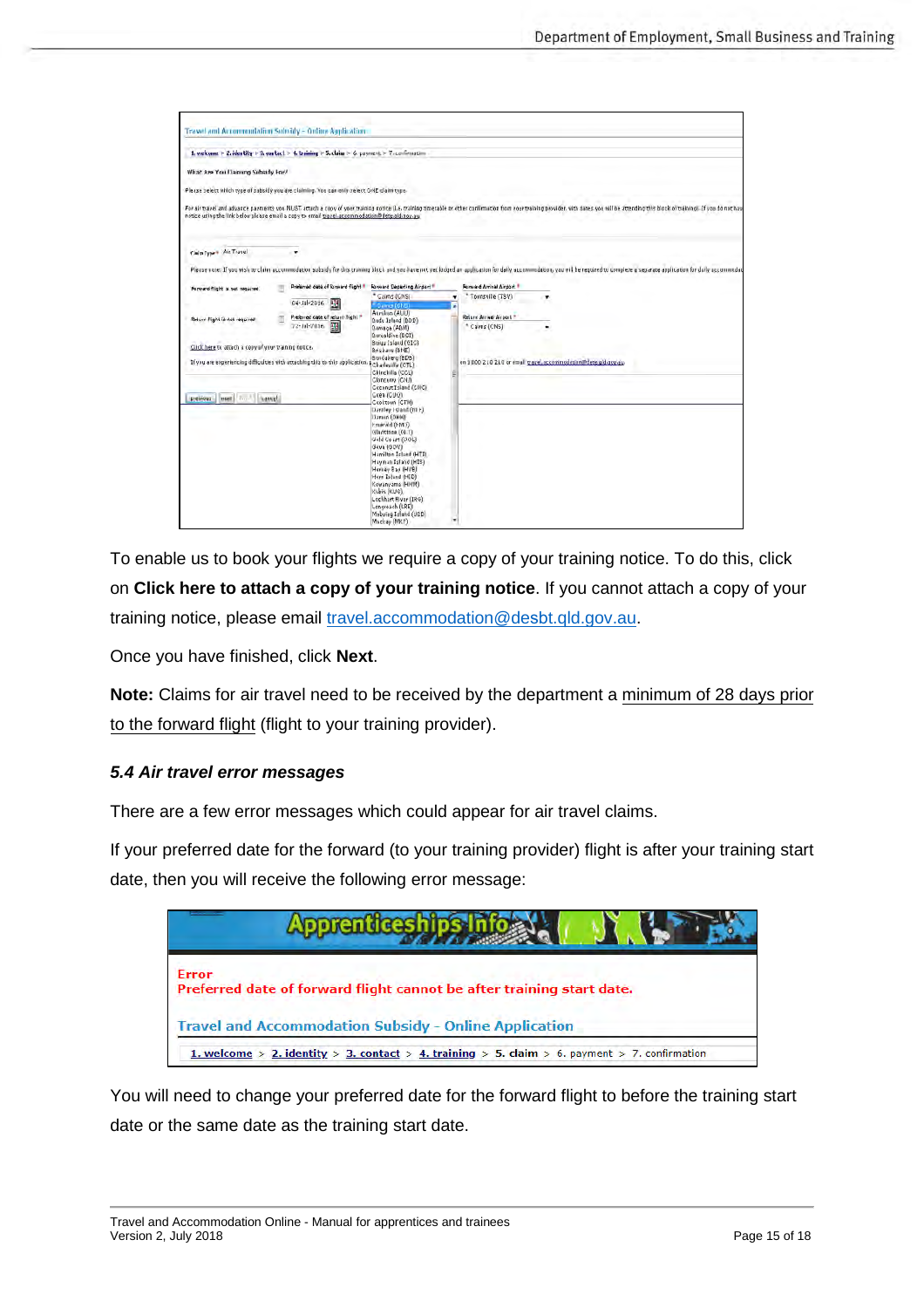If your preferred date for the return flight is before your training end date, you will receive the following error message:



You will need to change your preferred date for the return flight to the same date as the training end date or after the training end date.

If you have ticked both boxes beside **Forward flight is not required** and **Return flight is not required**, then you will receive the following error message:



You will need to un-tick at least one of the boxes and enter preferred details for the flight.

Alternatively, if flights are not needed, click **Cancel** or select a different claim type.

## <span id="page-15-0"></span>Step 6 – Payment page

After clicking **Next**, you are then required to select what payment method you want. If your claim type is *Air travel*, then the page will be skipped as you will not be receiving any payments.

Your choices are:

- **Cheque**
- Direct debit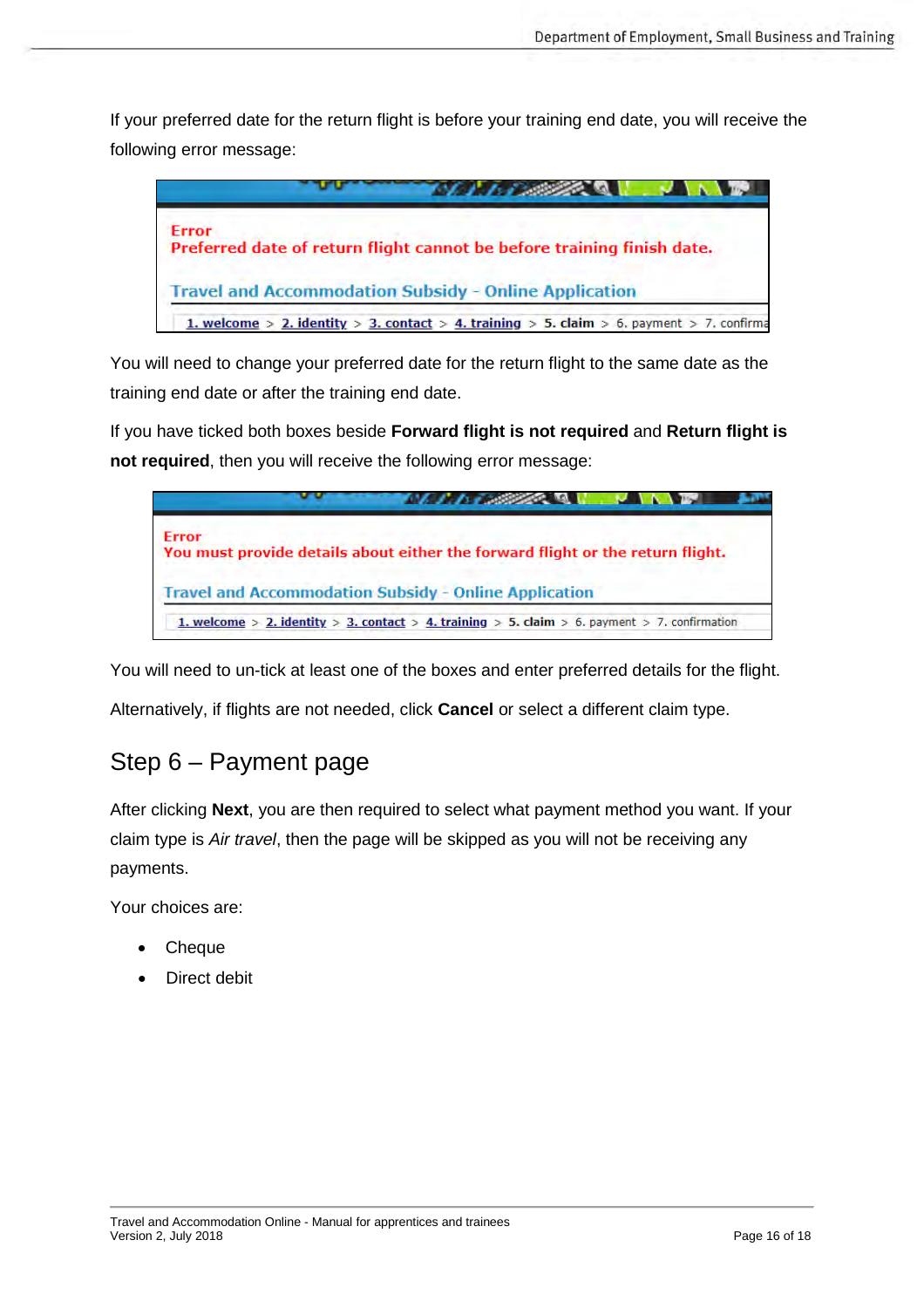|                                          | <b>Travel and Accommodation Subsidy - Online Application</b>                                                                    |
|------------------------------------------|---------------------------------------------------------------------------------------------------------------------------------|
|                                          | 1. welcome > 2. identity > 3. contact > 4. training > 5. claim > 6. payment > 7. confirmation                                   |
| <b>Please Provide Your Bank Details?</b> |                                                                                                                                 |
|                                          | Provide your financial institution account details below so approved subsidies can be paid directly into your account. When sub |
| <b>Payment Method</b>                    | Direct-deposit into my bank account indicated below v                                                                           |
|                                          |                                                                                                                                 |
| <b>Account Name</b>                      |                                                                                                                                 |
| BSB <sup>*</sup>                         |                                                                                                                                 |
| <b>Bank Account Number *</b>             | (Credit and/or debit card numbers are not permitted.)                                                                           |
| Bank <sup>*</sup>                        | ۷.                                                                                                                              |
| Branch <sup>*</sup>                      |                                                                                                                                 |
| <b>Postal address 1</b>                  |                                                                                                                                 |
| <b>Postal address 2</b>                  |                                                                                                                                 |
| <b>Postal Suburb</b>                     |                                                                                                                                 |

If you select **Cheque**, then you will need to click **Next.**

If you select **Direct Debit**, then you will need to enter the following information:

- BSB
- Account number
- **Bank**
- **Branch**

All this information is mandatory and must be completed.

**Note:** The cheque or direct debit payment advice will be sent to the postal address displayed.

Once you have entered this information, click **Next.**

#### <span id="page-16-0"></span>*6.1 Direct debit error message*

If you do not enter in all the required information, then you will receive the following error message:



Enter in any information which you have missed and click **Next**.